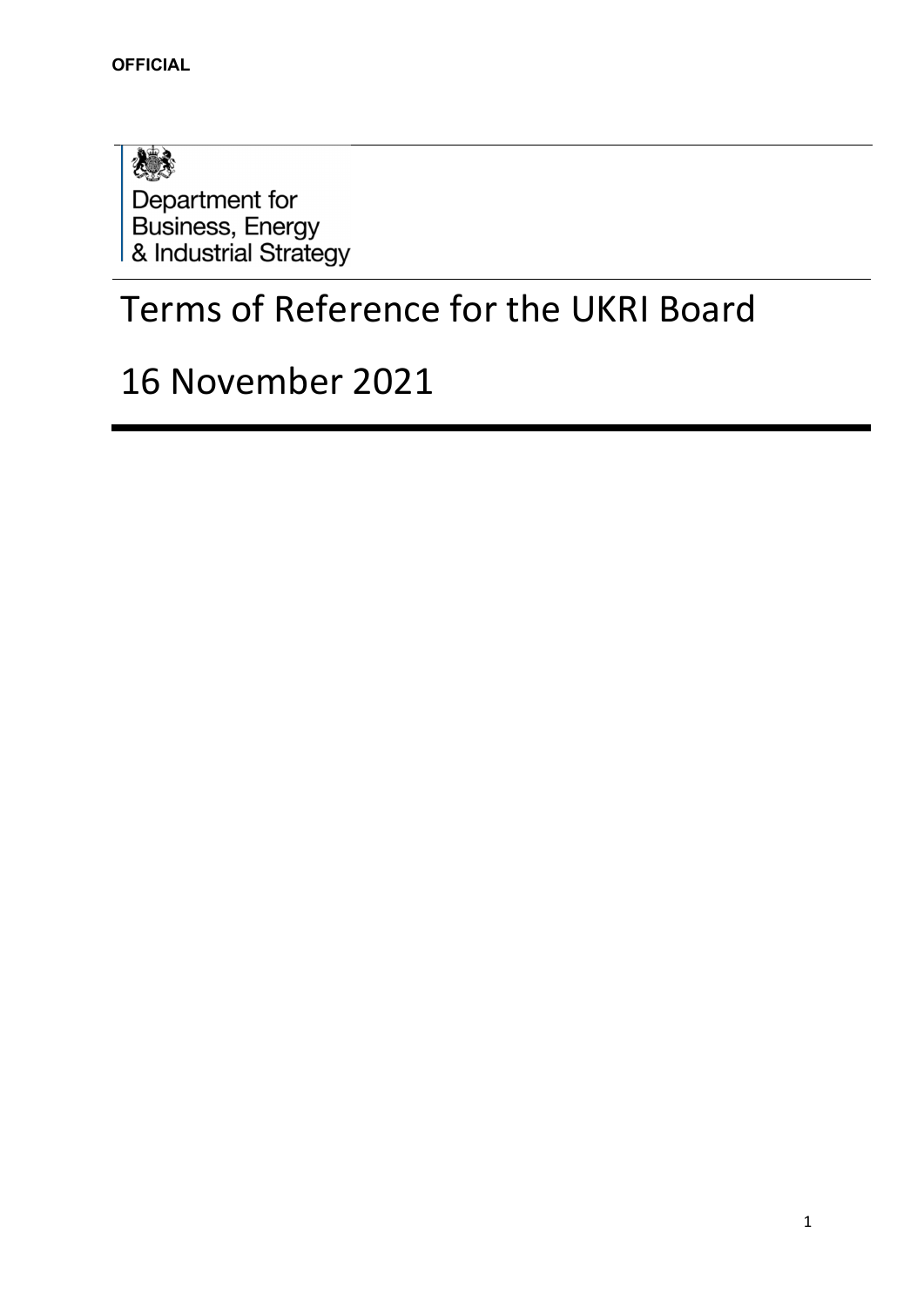### **Table of Contents**

| 2. |  |
|----|--|
| 3. |  |
| 4. |  |
| 5. |  |
| 6. |  |
| 7. |  |
| 8. |  |
| 9. |  |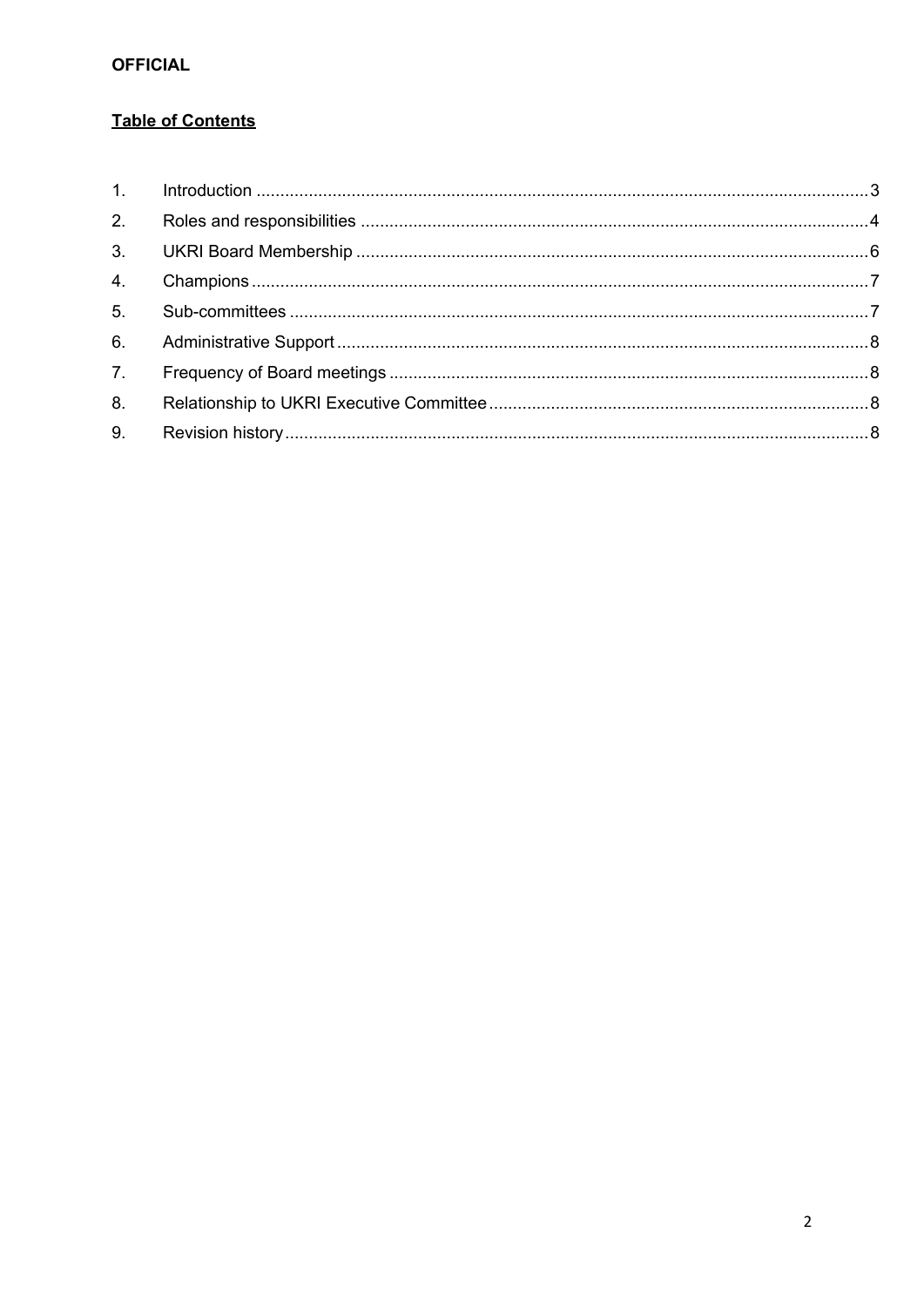#### **Terms of Reference (TOR) and Membership – UKRI Board**

#### **1. Introduction**

UK Research and Innovation (UKRI), is a new research and innovation non-departmental public body. Operating across the whole of the UK and with a combined budget of more than £6 billion, UK Research and Innovation has brought together the seven Research Councils, Innovate UK and Research England. It will be an independent organisation and a strong voice for research and innovation, both to government and internationally.

The vision [vision statement and objectives to be updated in line with strategy] is for UK Research and Innovation to invest every pound of taxpayers' money wisely in a way that maximises impact for citizens in the UK and across the world. UK Research and Innovation will:

- **i.** Push the frontiers of human knowledge and understanding;
- **ii.** Deliver economic impact and social prosperity; and
- **iii.** Create social and cultural impact by supporting our society and others to become enriched, stronger, healthier, more resilient and sustainable.

The Board will conduct an annual review of its own effectiveness and terms of reference, with an independent review undertaken at least every three years.

The Board will operate according to recognised precepts of good corporate governance in business:

- Leadership articulating a clear vision for UKRI and giving clarity about how policy activities contribute to achieving this vision, including setting risk appetite and managing risk
- Effectiveness bringing a wide range of relevant experience to bear, including through offering rigorous challenge and scrutinising performance
- Accountability promoting transparency through clear and fair reporting
- Sustainability taking a long-term view about what the department is trying to achieve and what it is doing to get there

The Board will operate in a way that satisfies best practice for corporate governance adopting the principles of the Corporate Governance code of good practice as appropriate1.

https://www.gov.uk/government/uploads/system/uploads/attachment\_data/file/609903/PU2077\_code\_of\_prac tice\_2017.pdf

 $1$  Corporate governance in central government departments: code of good practice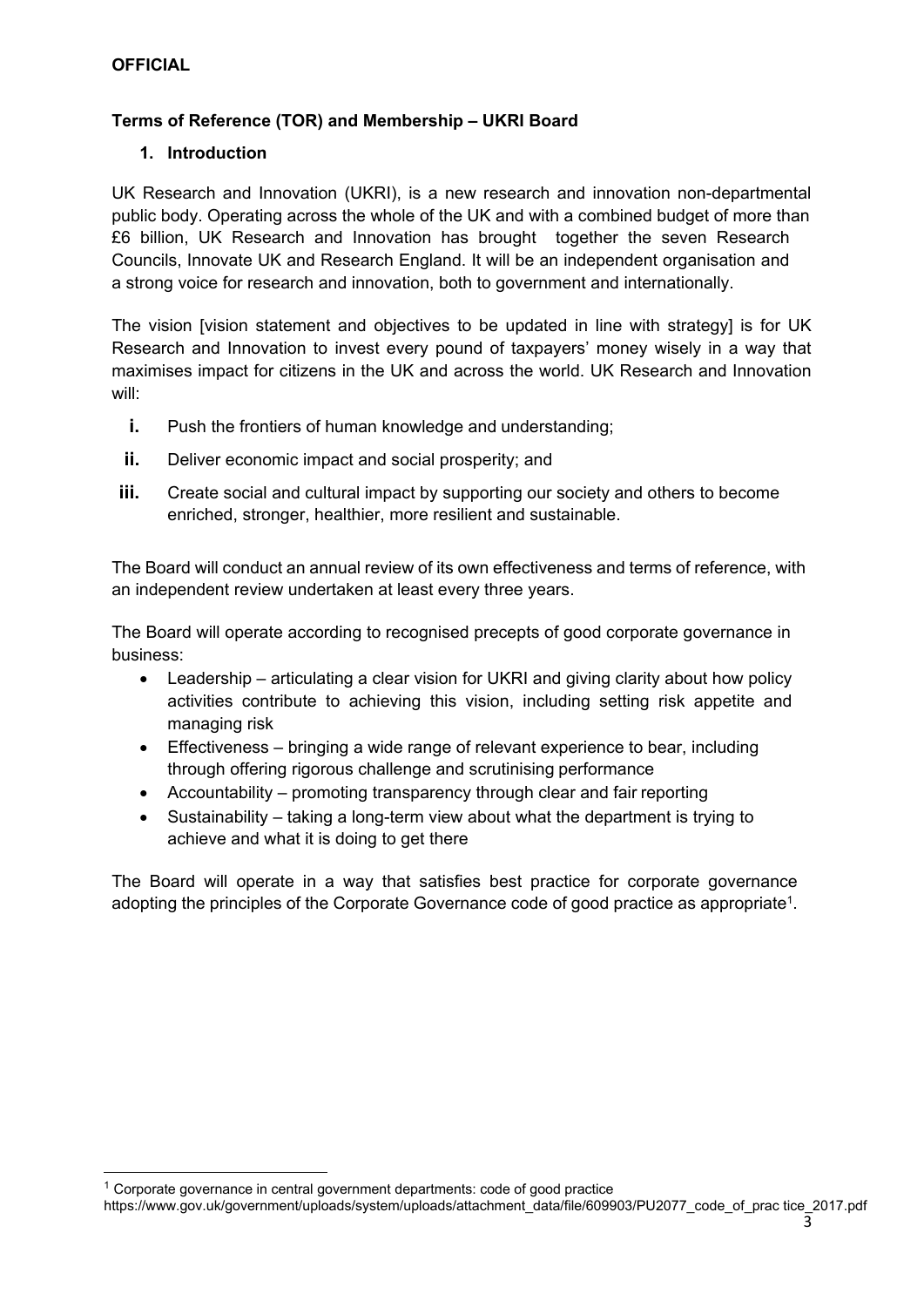#### **2. Roles and responsibilities**

The UKRI Board is UKRI's primary governing body to oversee and direct the activities of UKRI, including its strategy for research and innovation. The Board should ensure that effective arrangements are in place to provide assurance on risk management, governance and internal control. It will also ensure that the responsible minister (Minister for Universities and Science) is kept informed of any changes which are likely to impact on the strategic direction of the UKRI Board or on the attainability of its targets, and determining the steps needed to deal with such changes.

The Board also has a role in assisting the Chief Executive in discharging his/her Accounting Officer obligations set out in 'Managing Public Money' for the proper conduct of business and maintenance of ethical standards.

The UKRI Board is specifically responsible for the oversight of all issues of major organisation-wide importance to UKRI in the following areas:

#### **Strategy and coordination**

- Taking forward the strategic aims and objectives of UKRI consistent with its overall strategic direction and within the policy and resources framework determined by the Secretary of State (SoS) for Business, Energy and Industrial Strategy, providing advice, support and challenge to the Executive;
- Overseeing the development of UKRI's strategy for research and innovation including the approach to research and innovation infrastructure; ensuring a strengthened strategic approach to future challenges; maximising the value and benefits from the government's investment of over £6 billion per annum in research and innovation
- Advising the Secretary of State on strategic priorities, the balance of funding between research disciplines and the appropriate balance of dual support funding or any other issue where the Secretary of State request advice;
- Setting UKRI's corporate strategy, its strategic plan and key strategic objectives and targets; approving Councils' Strategic Delivery Plans and ensuring the overall coherence between UKRI's strategy and the individual Councils' Strategic Delivery Plans;
- Strengthening the strategic link between research disciplines, and between research disciplines and innovation, as well as between the research base, industry and policy makers;
- Strengthening the focus on cross-cutting issues that are outside the core remits of the current funding bodies, such as multi- and inter-disciplinary research, enabling the system to respond rapidly and effectively to current and future challenges.
- Advising on opportunities for greater collaboration between businesses and researchers, developing the pipeline of businesses and talent to drive greatest value from UK R&D, driving better alignment of research outputs with business needs to increase commercialisation and ensuring that knowledge and expertise is fully exploited for the benefit of the whole country.
- Ensuring the establishment of better mechanisms for the sharing of expertise and best practice – for example, around management of major projects and large capital investment – driving up the effectiveness of decision making, by overseeing key analysis of the research landscape.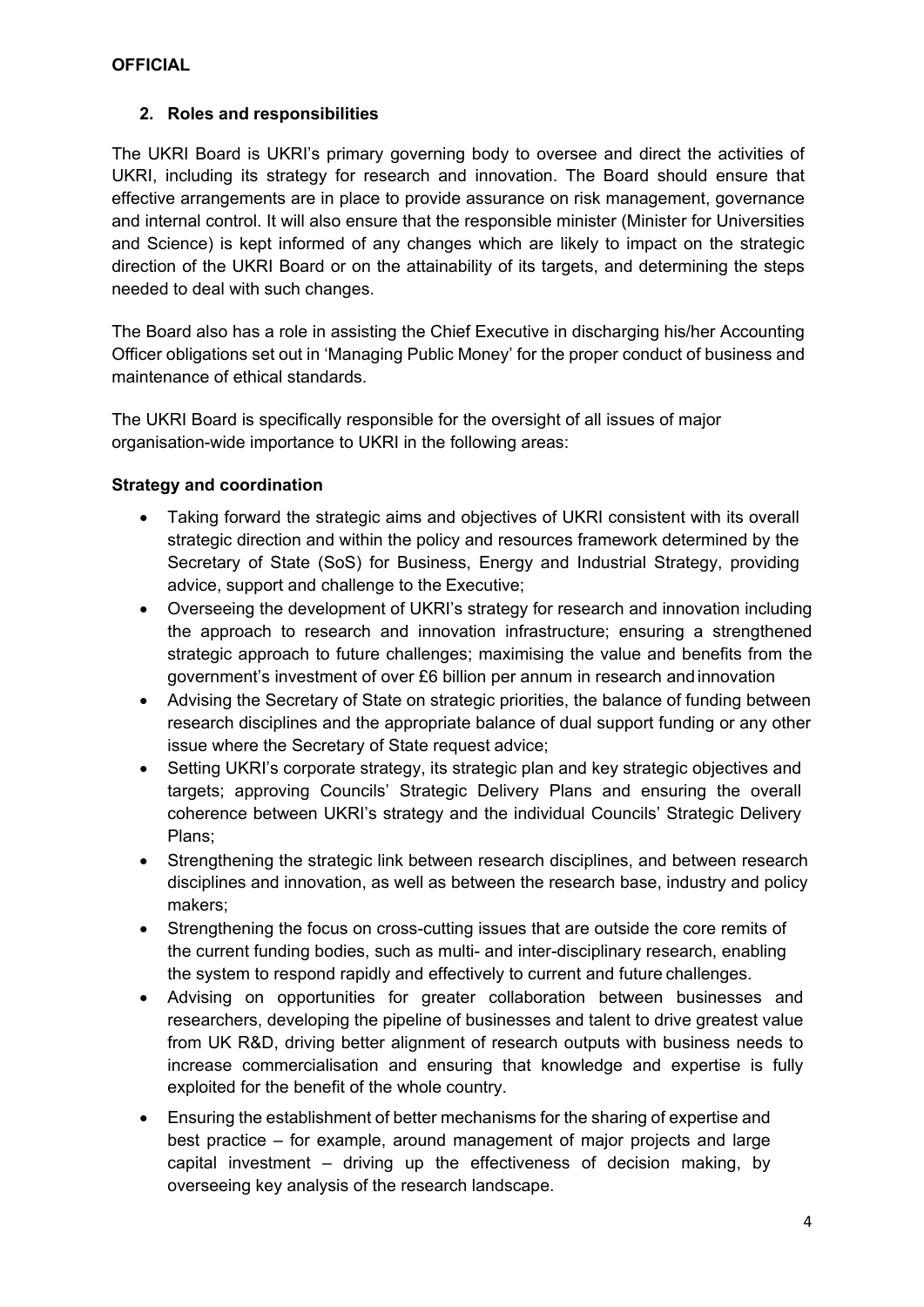- Comment on advice for the allocation of science and innovation budgets, providing support and challenge to the Executive.
- Providing scrutiny and challenge on UKRI policies, initiatives and projects, including reviewing strategic cases before they are submitted to BEIS;
- Overseeing performance, working closely with ARAPC, to ensure clear, consistent, comparable performance information is used to drive improvements.

#### **Appointments and recruitment**

- Maintaining an overview of the appointments of members of the UKRI Councils agreed by the Nominations and Remuneration Committee;
- Overseeing and agreeing an effective recruitment policy which creates an inclusive culture in which diversity is fully valued and appointment and advancement is based on merit accomplishments
- Working with the Executive to ensure that the Councils are able to discharge their remits within UKRI, in line with the Higher Education and Research Act, the governance framework agreed with the Secretary of State, and having regard to any specific guidance from the Secretary of State.

#### **Risk and assurance**

- Providing final sign-off for strategic business case proposals, where relevant, and ensuring that all allocated funding is in line with UKRI's objectives;
- Providing advice about and scrutiny of key risks, with support from the Audit, Risk, Assurance and Performance Committee (ARAPC) and UKRI Internal audit;
- Reviewing risks and benefits, monitoring of outcomes against plans, within the policy and resources framework agreed with the responsible minister;
- Assuring itself of the effectiveness of UKRI's risk management system and procedures and its internal controls;
- Receiving and reviewing regular financial information concerning the management of UKRI, reviewing in a timely manner any concerns about the activities of UKRI, and providing positive assurance to the SoS that appropriate action has been taken on any such concerns;
- Ensuring that performance, monitoring and management information is shared with BEIS in line with the approach agreed with the SoS.

#### **Engagement**

- Providing a strengthened, unified voice for the UK's research and innovation funding system, facilitating the dialogue with government and partners on the global stage;
- Ensuring that there is coordination and co-operation with the Office for Students, in line with HERA and any collaboration agreement between OfS and UKRI, the devolved higher education funding bodies and other key partners;
- Engaging with stakeholders across the UK and internationally in research, industry, government and charities to promote the work of UKRI, acting as an advocate of research and innovation within the UK;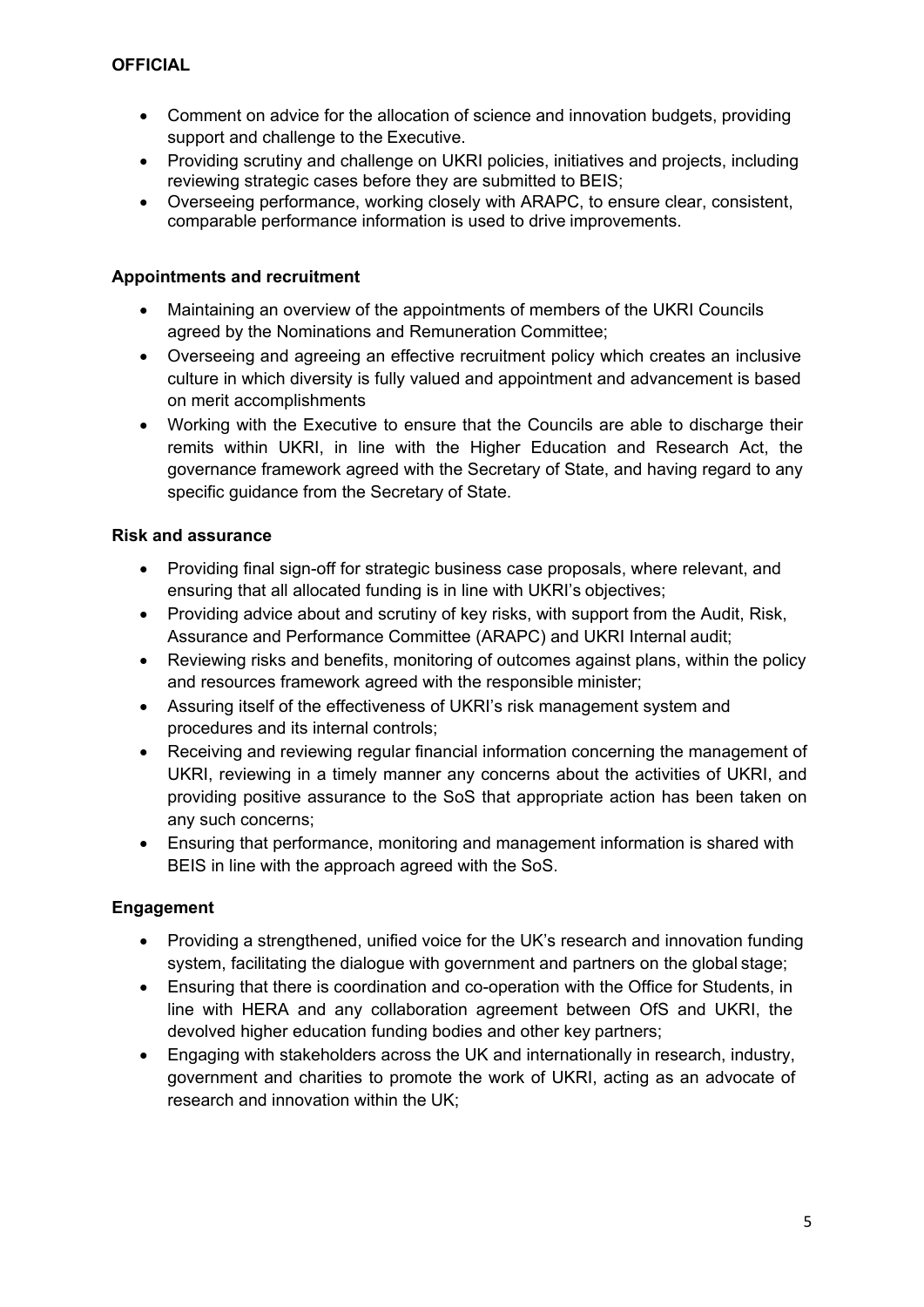#### **Corporate governance**

- Ensuring that there are effective arrangements for governance, risk management and internal control across UKRI, with support from the Audit, Risk, Assurance and Performance Committee (ARAPC) and UKRI Internal audit;
- Ensuring that governance arrangements are sufficiently scrutinised. This responsibility may be discharged by the Audit, Risk, Assurance and Performance Committee (ARAPC). The Board must be assured that the discharge of this responsibility is effectively carried out and governance arrangements are scrutinised in detail, with regular reports being provided from the ARAPC to the Board;
- Have responsibility for the effective and efficient use of public funds, operating within the limits of its statutory authority and any delegated authority agreed with BEIS
- Adhere to the Cabinet Office Code of Conduct for Board Members of Public Bodies<sup>2</sup>.

#### **Transition**

 Being consulted and provide advice as required on any remaining transition activities for the set-up of UKRI.

#### **3. UKRI Board Membership**

The membership of the UKRI Board is:

- The Chair
- The Chief Executive Officer (CEO)
- the Chief Financial Officer (CFO)
- at least nine and not more than twelve Non-Executive Board members

The current membership is attached at Annex A and will be refreshed as members are appointed or stand down.

The UKRI Board will be properly constituted when six or more of the members are in attendance which must comprise the Chair, CEO, CFO *or their duly authorised representatives*, and three other members. For the Chair the representative shall be another non-executive member of the board.

Members of the Board are appointed by the Secretary of State for Business, Energy and Industrial Strategy after consulting with the Chair, with members typically serving for between 3 and 5 years in the first instance, with the possibility of an extension to their term.

The chair will provide induction to members on joining the board, supplemented by regular updates to keep board members' skills and knowledge up-to-date

The Secretary of State, or a representative of the Secretary of State, is entitled to attend and receive papers for UKRI Board meetings.

All potential conflicts of interest for non-executive board members should be considered on a case by case basis.

All Board members should uphold the seven principles of public life: selflessness, integrity, objectivity, accountability, openness, honesty and leadership.

<sup>2</sup> https://www.gov.uk/government/publications/board-members-of-public-bodies-code-of-conduct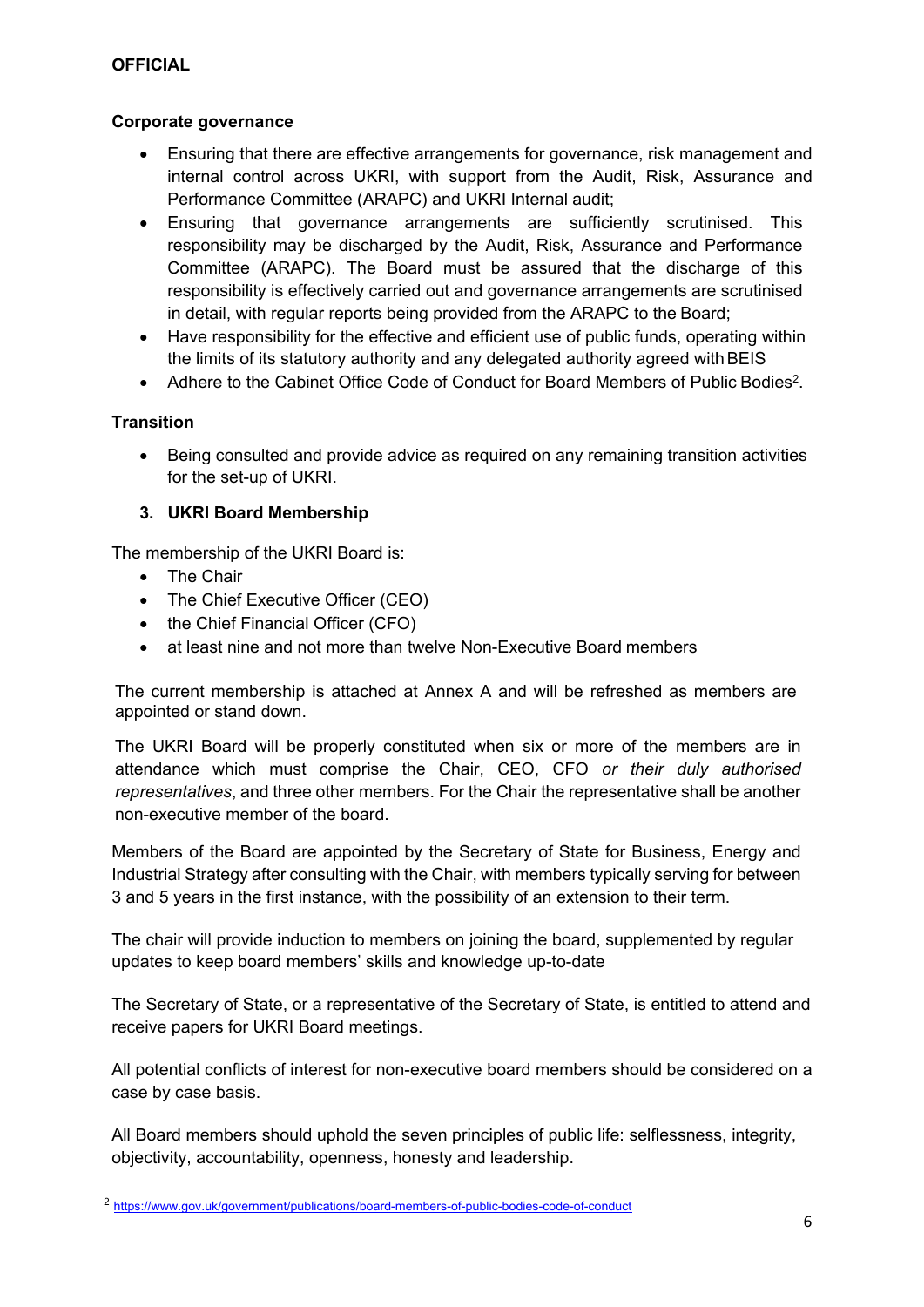#### **4. Champions**

The Chair may nominate individual Board members to act as Champions for a particular area of UKRI business.

The UKRI Innovation Champion will lead on promoting and championing innovation and business interests at the Board and will:

- Sit on the Council of Innovate UK to ensure a senior voice for innovation within UKRI and provide strategic support to Innovate UK's Executive Chair;
- Support Innovate UK and the UKRI Board in embedding innovation throughout the organisation;
- Ensure that in all its activities, UKRI considers the opportunities for business innovation;
- Be an authoritative voice in communicating to the business community;
- Provide independent advice to ministers on innovation issues, as required.

The Champion for the Research and Infrastructure Roadmap will:

- Provide advice and challenge to the team on the content and approach of the roadmap
- Support senior stakeholder engagement during the development of the roadmap, help raise awareness of the programme and promote the benefits/ final conclusions to the business, academic and wider stakeholder community in the UK and internationally;
- Ensure that in all its activities, UKRI Board considers potential links to the infrastructure roadmap;

#### **5. Sub-committees**

The UKRI Board may establish sub-committees and it is recommended that as a minimum an Audit, Risk Assurance and Performance Committee and a Nominations and Remuneration Committee be established. The Chair will nominate one non-executive member of the UKRI Board to chair these committees and subcommittees. The Board should ensure that it receives adequate and timely feedback on the work of those committees and is able to consider their decisions formally.

The UKRI Board will receive sub-committee minutes or summary report of the subcommittee meetings and an oral update from the sub-committee chair.

#### **Audit, Risk, Assurance and Performance Sub-Committee**

The Audit, Risk, Assurance and Performance Sub-committee (ARAPC) will support the Board and the Accounting Officer by reviewing the comprehensiveness and reliability of assurances as well as providing oversight and independent challenge regarding the implementation of policies and processes developed by UK Research and Innovation. The roles and responsibilities of the ARAPC are set out in terms of reference, agreed by the Board.

The ARAPC should consist of 6-10 members. The Chair of the ARAPC will be a nonexecutive member of the Board. At least one member, but preferably more, should have recent and relevant financial experience.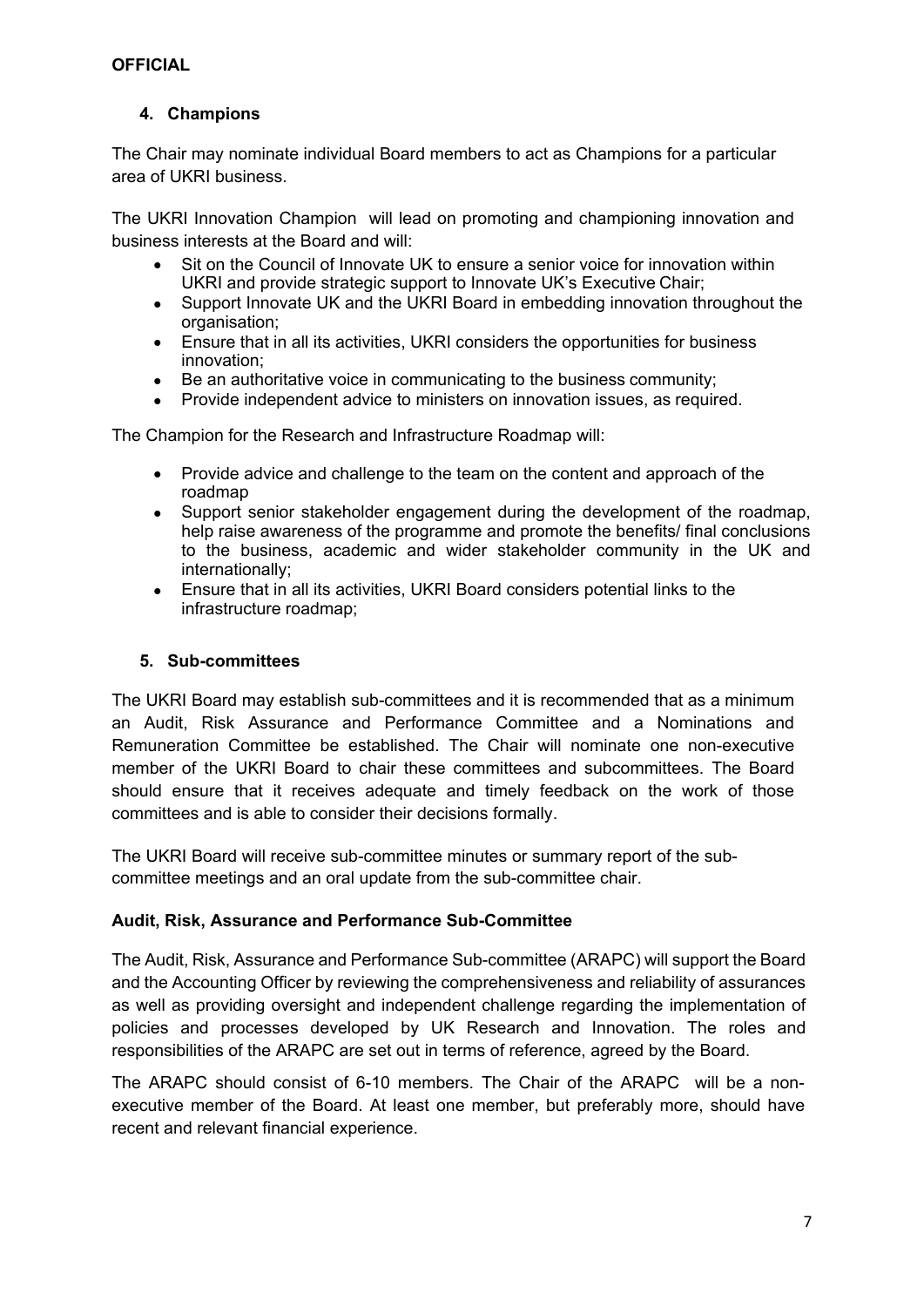#### **Nominations and Remuneration Sub-Committee**

The Nominations and Remuneration Sub-Committee (NomRemCom) will support the UKRI Board in determining the composition and effectiveness of the Councils and will agree the appointment of Council members. It will also advise on appropriate remuneration of Ministerial appointments (CFO, CEO, and Executive Chairs) and take decisions on remuneration packages for senior officials earning £100,000 or above. The roles and responsibilities of the RemCom are set out in terms of reference agreed by the Board.

The Subcommittee will report to the UKRI Board and will comprise a minimum of three nonexecutive Board members.

#### **6. Administrative Support**

The UKRI Board will have secretariat staff to provide logistical support to schedule and run Board meetings, take and agree minutes and track and follow up on actions arising.

#### **7. Frequency of Board meetings**

The UKRI Board will meet up to 8 times per year. *Ad hoc* meetings may be called by the Board Chair.

#### **8. Relationship to UKRI Executive Committee**

The UKRI Executive Committee is the main forum for examining developing strategy and will provide leadership to the organisation including across the collective activities of the separate UKRI Councils to ensure collaboration both at strategic and operational levels. It will work closely with the UKRI Board, including in particular the development of UKRI's research strategy and innovation, and UKRI's corporate strategy. This will include in relation to funding priorities and trade-offs for UKRI, and developing and agreeing UKRI advice to the Secretary of State (for example in relation to science and research funding allocation).

#### **9. Revision history**

| <b>Version</b> | <b>Comments</b>                                             | <b>Date</b> |
|----------------|-------------------------------------------------------------|-------------|
| 1.0            | Agreed by UKRI Chair John Kingman and BEIS Secretary of     | 21/03/2018  |
|                | State Greg Clark.                                           |             |
| 1.1            | Minor update agreed by Jo Shanmugalingam (BEIS DG), and     | 16/11/2021  |
|                | UKRI Chair, Sir Andrew Mackenzie, Science Minister sighted. |             |
|                |                                                             |             |